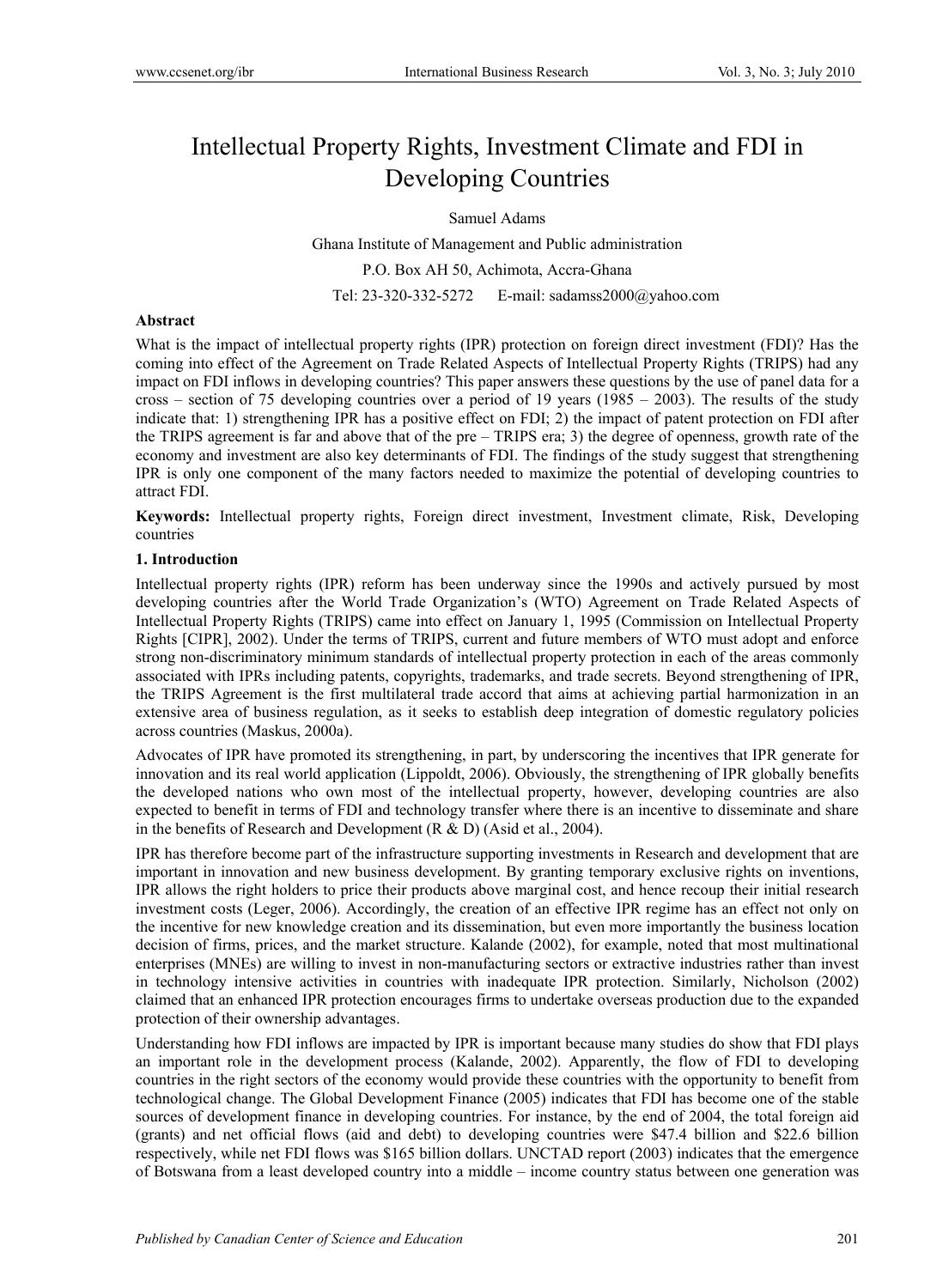mainly driven by the influx of FDI; an effect which is unmatched by any other country of similar size or level of economic development.

The objective of this paper is to examine the impact of IPR on FDI inflows for 75 developing countries between 1985 and 2003. The period was chosen to help to identify not just the impact of IPR, but also to examine whether the coming into effect of the TRIPS agreement in 1995 have had any effect on FDI inflows. It is important to note that the study's sample is made up of only developing countries as most studies have shown differential effects of IPR on FDI for developing and developed countries (Seyoum, 1996; Park and Lippoldt, 2003; Kalande, 2002; Falvey et al., 2006). The study also examines how other important factors like political and economic risk, return on investment, growth rate, and trade affect the inflow of FDI in developing countries.

The rest of the paper is organized as follows: Section 2 reviews both the theoretical and empirical literature on the IPR–FDI relationship. Section 3 presents the empirical methodology and data used in the analysis and Section 4 presents and discusses the results of the study. Section 5 offers policy implications, directions for future research, and concluding remarks.

# **2. Literature Review**

Supporters of a strong IPR system attribute its importance to its double function of promoting innovation and FDI inflows, which are important determinants of growth. This is because strong IPR encourages holders of intellectual property to trade and invest, as adequate protection of IPR assure foreign investors that their technology will not be leaked to competitors. As a result, the smaller risk of imitation leads to a larger net demand for protected products (Mansfield, 1994; Seyoum, 2006). A country that enhances its IPR regime may attract additional knowledge intensive products, which will otherwise be unavailable on the local market or it may attract FDI; in either case, international technology transfer is likely to flow (Lippoldt, 2006).

To further understand how property rights protection affects a firm's decision to invest abroad, it is useful to appreciate the economic incentives firms have in investing abroad or becoming multinational. The most widely accepted framework in this regard is Dunning's (1981) OLI model. Dunning's (1981) OLI paradigm explains the activities of multinational enterprises (MNEs) in terms of ownership (O), Location (L), and internalization (I) advantages. The ownership advantages are generally intangible assets in the form of superior technology, organizational skills, trademark, trade secrets, patent, reputation, and innovative capacity, which other firms do not have. Such advantages confer market power and costs efficiencies that provide incentives to undertake multinational organization and operation (Maskus, 1998).

However, ownership advantages by themselves are not enough for overseas investment because many firms that possess intangible assets may choose to serve foreign markets by arm's length trade relationships (Braga and Fink, 1998). Even with ownership advantages, MNEs must still decide on where to invest. These decisions depend on the country conditions or characteristics, called the location advantages, which include factors like market size, transportation and communication infrastructure, skilled labor and favorable local government regulatory environment. Such advantages make it profitable to locate a business abroad. This means that FDI is not only "pushed" by firm specific advantages of the investor but may also be "pulled" to locations that are important sites of innovation activities (Seyoum, 2006). Further, it might be more profitable for the firm to internalize production rather than license or export goods on the open market. By being able to exploit their knowledge-based assets (KBA) within the confines of international operations, firms are able to overcome the high transaction costs associated with regulating and enforcing contracts and protecting quality (Braga and Fink, 1998; Maskus, 1998; Smarzynska, 2004). Thus, internalization explains why a foreign firm prefers to retain full control over the production process or try to acquire a subsidiary rather than license its intangible assets to local firms or an independent foreign firm.

The discussion above shows that firms that create intellectual property are less likely to engage in foreign production in countries with an inadequate IPR regime. This is because weak IPR protection increases the probability of imitation and risk of the licensee acting in direct competition with the seller. Park and Lippoldt (2005) argued that intellectual property owners will have weak incentives to market their technologies in developing regions with poor IPR regime due to risks of infringement.

On the other hand, a strong IPR system could provide knowledge based firms with market power and might actually cause firms to divest and reduce their services to foreign countries (Braga and Fink, 1998). Furthermore, a strong IPR system may have a negative effect on FDI, as it might encourage MNEs to shift from local production to licensing. Also, the ways in which IPR influence FDI are multifaceted and strong IPR alone is not adequate for firms to invest in a country. If they were, large amounts of FDI would have gone to Eastern Europe and Sub-Saharan Africa. On the contrary, China, Brazil, and other high–growth, large market developing countries with weak protection have attracted most of the FDI to developing countries (Maskus, 2000b). The net effect of higher levels of IPR protection on FDI is thus theoretically ambiguous. The inability to make strong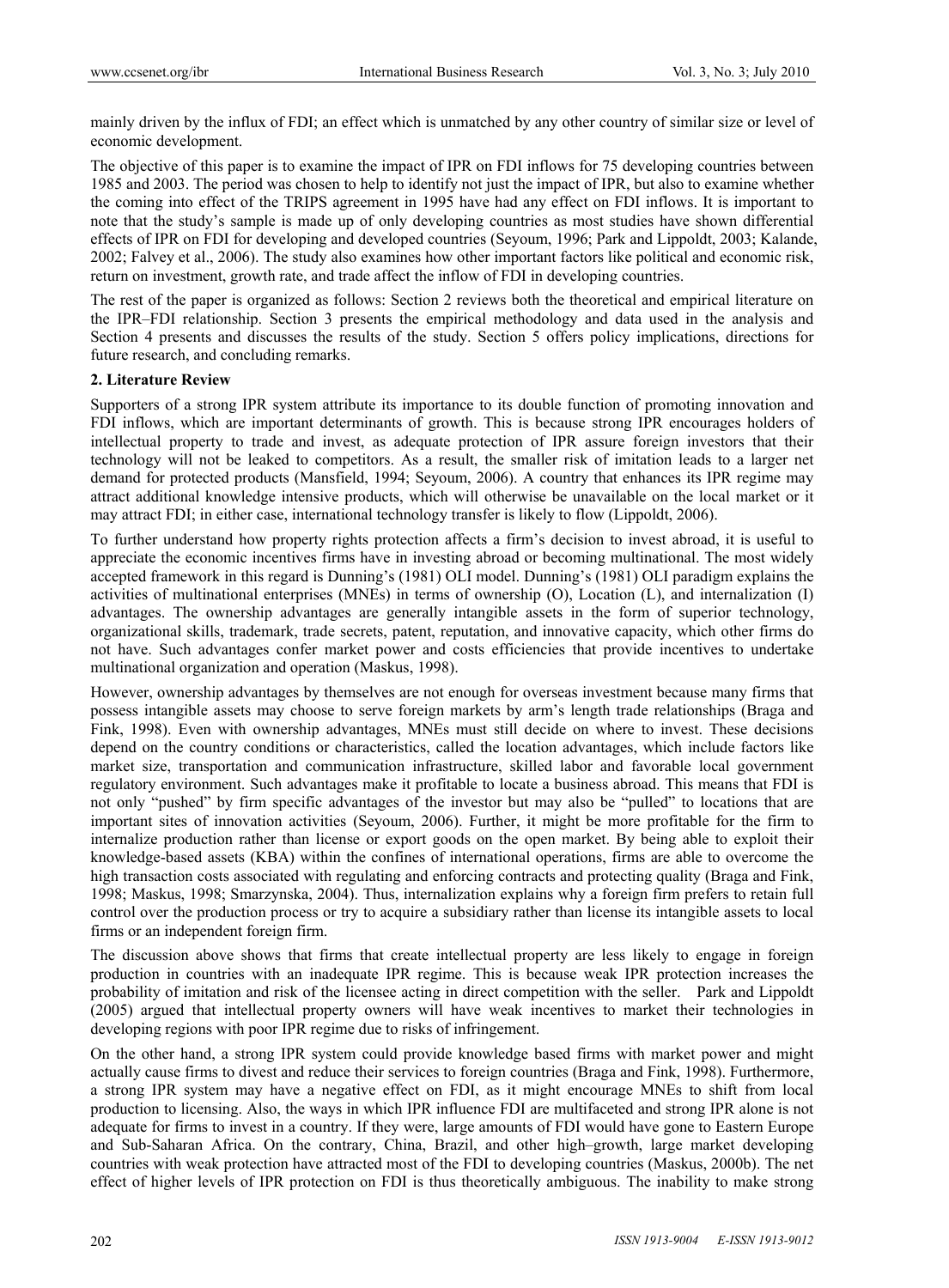qualitative predictions stems from the fact that a firm's decision to invest stems not only from the efficiency of patent protection, but also the interplay of market power, free riding, contracting uncertainties, and other features of the international markets for information (Maskus (2000a). It is therefore not surprising that in recent times some empirical studies have been done to ascertain the relationship between the protection of intellectual property and FDI.

Like the theoretical studies, the empirical studies have also given inconsistent results. While Lesser (2002), Lee and Mansfield (1996), and Smarzynska (2004) found a positive effect of IPR on FDI, Kondo (1995), Nicholson (2007), and Seyoum (1996) reported otherwise. Based on a survey of patent attorneys and licensing executives, Lesser (2002) used a cross sectional design to examine the relationship between IPR and FDI for a sample of 44 developing countries and found that strong property right protection was positively associated with FDI inflows. Similarly, Smarzynska (2004) used 1995 data to study the impact of IPR on FDI inflows in Eastern European countries and reported that weak IPR deterred FDI and rather encouraged investors to focus on distribution of imported products.

However, an investigation of the interaction of industry characteristics and IPR on multinational firm behavior by Nicholson (2007) showed that firms in industries with high capital costs are more likely to maintain control over production knowledge in countries with less IPR protection by engaging in FDI. Moreover, Nicholson (2007) reported that when IPR is strong, firms with high investment in R&D are more likely to enter a market by licensing to an unaffiliated host firm. Smith (2001) also found that strong positive effect of IPR on both FDI and licensing, while Park and Lippoldt (2005) reported that developing countries that have moved to improve their IPR system have tended to experience enhanced access to technology through licensing. Clearly, the decision to trade, undertake FDI, or license is a complex process, which is affected by many decision criteria and therefore different firms choose different modes of entry due to their relative sensitivity to protection. Firms with natural barriers to imitation tend to choose licensing, and vulnerable firms choose FDI, but stronger IPR may cause substitution between these modes (Nicholson, 2007).

On the other hand, Seyoum (1996) studied 27 countries from 1975 to 1990 and demonstrated that patent protection was positively correlated with FDI inflows in developed but not in less developed countries. Likewise, Kondo (1995) analyzed the flow of US FDI to 33 European, Asian and Latin American countries between 1976 and 1990 and found patent protection to be insignificantly correlated with FDI inflows. Though Kondo's (1995) study sample was made up of developed countries, the author claimed that there was no evidence that patent protection facilitated FDI and suggested that the least developed countries should be aware of the study's results.

Nonetheless, Park and Lippoldt (2003) argued that the earlier studies do not capture the benefits of the TRIPS agreement, which came into effect in 1995. As a result, they used data (between 1990 and 2000) that captures the post TRIPS agreement and found that strengthening IPR has a positive effect on FDI inflows. However, they also noted that IPR's effect is dependent on the level of development and other relevant unobserved country-specific characteristics (e.g., culture and quality of institutions). In addition, Park and Lippoldt (2003) showed that IPR's effect was largest in the least developed countries and second largest in developing nations (where IPR regimes are next weakest). This finding is consistent with the view that IPR's effect on FDI is influenced by a country's level of development.

The review of the empirical literature indicates that the effect of IPR on FDI is influenced by data heterogeneity, observed and unobserved country-specific effects, and the TRIPS agreement. Accordingly, we control for these factors in our analysis of the impact of IPR on FDI by using a panel data set of developing countries over the period 1985 - 2003. This period allows us to identify the differential effects, if any, of IPR on FDI before and after the TRIPS agreement came into effect in 1995. The data and empirical methodology used are described below.

#### **3. Data and Methodolog**y

The data for the study comes from various sources. The data on FDI inflows comes from the World Development Indicators CD - ROM (2006), and is measured as the net FDI inflows share in GDP. The net FDI are the net inflows of investment to acquire a lasting management interest (10% or more of voting stock) in an enterprise other than that of the investor. This is the sum of equity capital, reinvestment of earnings, other long-term capital, and short-term capital as shown in the balance of payments. The strength of intellectual property rights protection (IPR) is measured by the Ginarte – Park index of patent rights, which is based on five categories of patent laws: (1) extent of coverage, (2) membership in international patent agreements, (3) provisions for loss of protection, (4) enforcement mechanism, and (5) duration of protection. Each of these categories (per country, per time period) is scored a value ranging from 0 to 1, and the outweighed sum of these five values constitutes the overall value of the patent rights index. The index therefore ranges from 0 to 5, with higher numbers indicating stronger protection.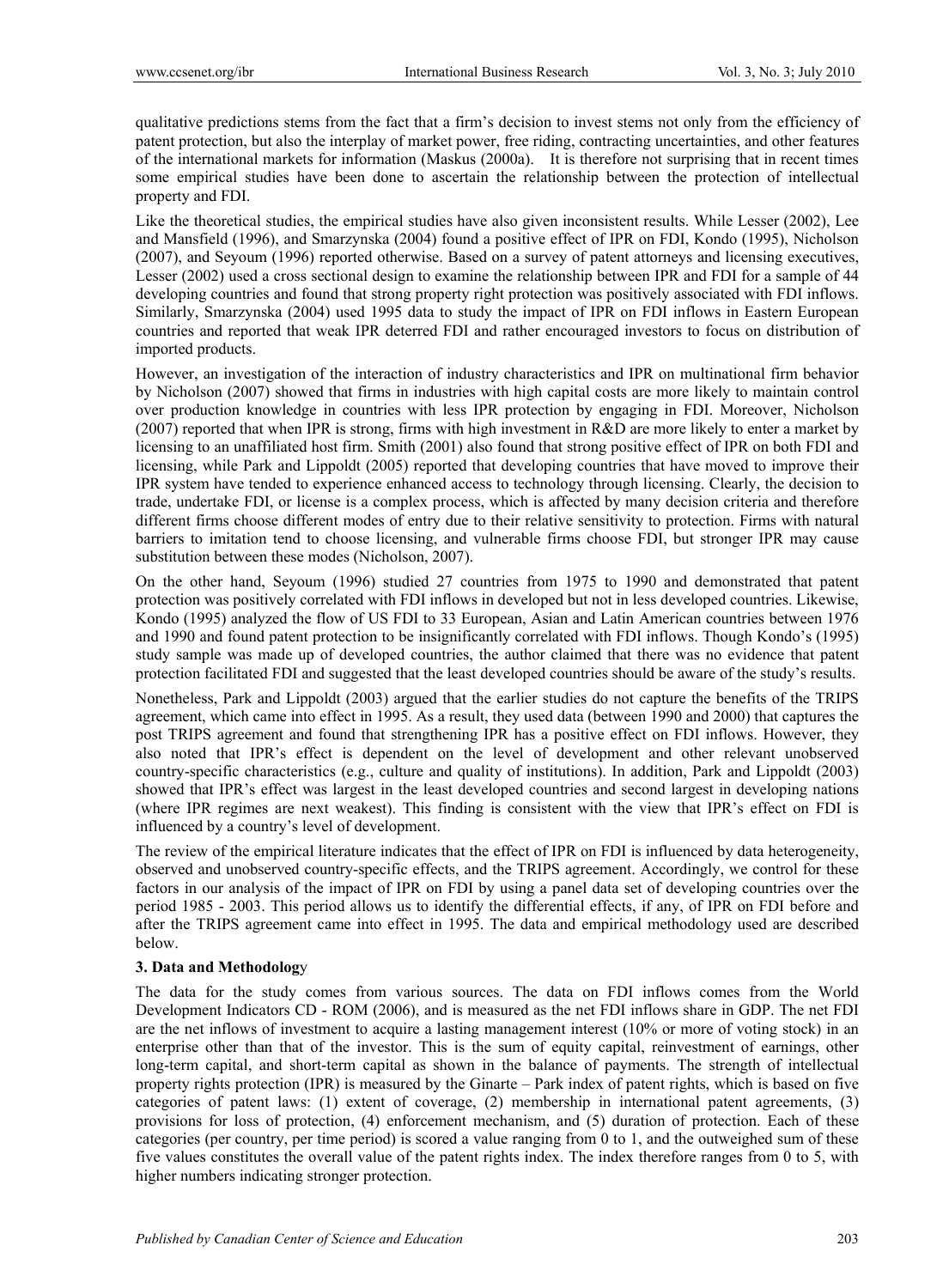Data on Real GDP per capita growth rate (ARG) and real GDP per capita were obtained from World Economic Outlook (2000) and Global Development Network Growth Database. Data on inflation, openness, population, and mainline telephone per 100 people (Tel) were obtained from the Global Development Network Growth Database. Openness (OPEN) is a measure of the level of integration into the world economy and is measured as trade (exports plus imports) as a percentage of GDP and the rate of inflation (INF) is used as a proxy for macroeconomic stability. Population (POP) is used as a measure of market size and mainline telephone per 100 people represents the level of infrastructure development. Return on investment (ROI), which is a measure of profitability is proxied by the inverse of GDP per capita (Asiedu, 2002; Nganga, 2005; Naude and Krugell, 2003). This is based on the assumption that investments in countries with a lower per capita income should yield a higher rate of return.

The risk variable (RISK) is a composite measure of the investment climate, which is obtained from the Political Risk Services' Country Risk Guide. It is made up of three measures: political, financial, and economic risk and it includes factors like law and order, government stability, bureaucratic quality and corruption. It is rated on a scale of zero to 100, with zero meaning highest risk and 100 referring to the lowest risk. The average FDI and IPR for the countries in the study sample are listed in Tables 1 and 2.

Insert Table 1, Table 2 Here.

#### **Model Specification**

The empirical analysis is based on a panel data set consisting of four separate 5–year periods (the last period is 4 years), 1985-1989, 1990-1994, 1995-1999, and 2000-2003. All variables represent the average over the sub-periods, except the IPR variable, for which we use the initial values because it is assumed that it takes time for the IPR reform to have an effect on FDI inflows. The equation we estimated is specified as follows:

$$
FDI = \beta_0 + \beta_1 ARG_{it} + \beta_2 OPEN_{it} + \beta_3 INF_{it} + \beta_4 LGPOPit + \beta_5 ROI_{it} + \beta_6 RISK_{it} + \beta_7 Tel_{it} + \beta_8 IPR_{it} + \beta_9 IPRSQ_{it} + \beta_{10 IPR*TRIPS_{it} + \mu_i + \epsilon_{it}}
$$

where, i signifies a country in year t;  $\beta_0$  is the constant term;  $\beta_i$ s are the coefficients to be estimated;  $\mu_i$  represents the country-specific effect which is assumed to be time invariant, and  $\varepsilon_{it}$  is the classical disturbance error component. In addition to the variables explained earlier, the square of IPR (IPRSQ) is included to capture any nonlinear relationship between IPR and FDI; and TRIPS represent the TRIPS dummy (1 for post TRIPS era and 0 otherwise) and the interaction of IPR and TRIPS dummy (IPR\*TRIPS) is included to examine whether there is a differential effect of IPR before and after the TRIPS agreement came into effect in 1995.

We estimate a system of four equations using the seemingly unrelated regressions (SUR) method. The SUR estimation allows for different error variances in each equation and for correlation of these errors across equations (Makki and Somwaru, 2004**).** To eliminate any country – specific effects or unobserved heterogeneity we first - differenced the data. To further eliminate or reduce heteroscedasticity problems we used SUR with cross section weights**.** 

#### **4. Results**

The purpose of our study is to analyze the effect of IPR on FDI inflows and to determine whether the TRIPS agreement that came into effect in 1995 has any effect on FDI inflows in developing countries. The equation is estimated by seemingly unrelated Regressions (SUR) in order to exploit interrelationships among the equations. The regression results are reported in Table 3. The results show that the IPR variable is significant and positively correlated with FDI at the 1% and 5% levels respectively (Columns 3 and 5). The study's findings contradict the earlier studies of Seyoum (1996**)** and Kondo (1995), which suggest that patent protection does not promote FDI inflows to developing countries. These two studies' time periods were in the late 1980s and early 1990s when IPR in these countries were relatively low as seen in Table 2

Table 2 shows the average IPR for both 1985 and 1990 was 2.14, but this increased to 2.43 in 1995 and 2.83 in 2000 after TRIPS agreement. Thus, it could be argued that the IPR levels of most countries had not reached the necessary threshold needed to impact FDI inflows. This is to some extent supported by the study's finding as indicated by the IPR\*TRIPS cross – product (Column 5), which suggests that IPR's effect on FDI in the post – TRIPS era (after 1995) is far and above the pre –TRIPS period (before 1995). Clearly, the TRIPS agreement, which came into effect in 1995 led to the strengthening of IPR in most developing countries and subsequently led to a significant increase in FDI for most developing countries. As shown in Table 2, the average FDI share in GDP increased from just about 1% in 1985 to an average of 3.16% between 2000 and 2003. It is also important to note that in a recent study, Seymour (2006) reported a significant positive effect of patent protection on FDI, although the study's sample was made up of both developed and developing countries.

Insert Table Here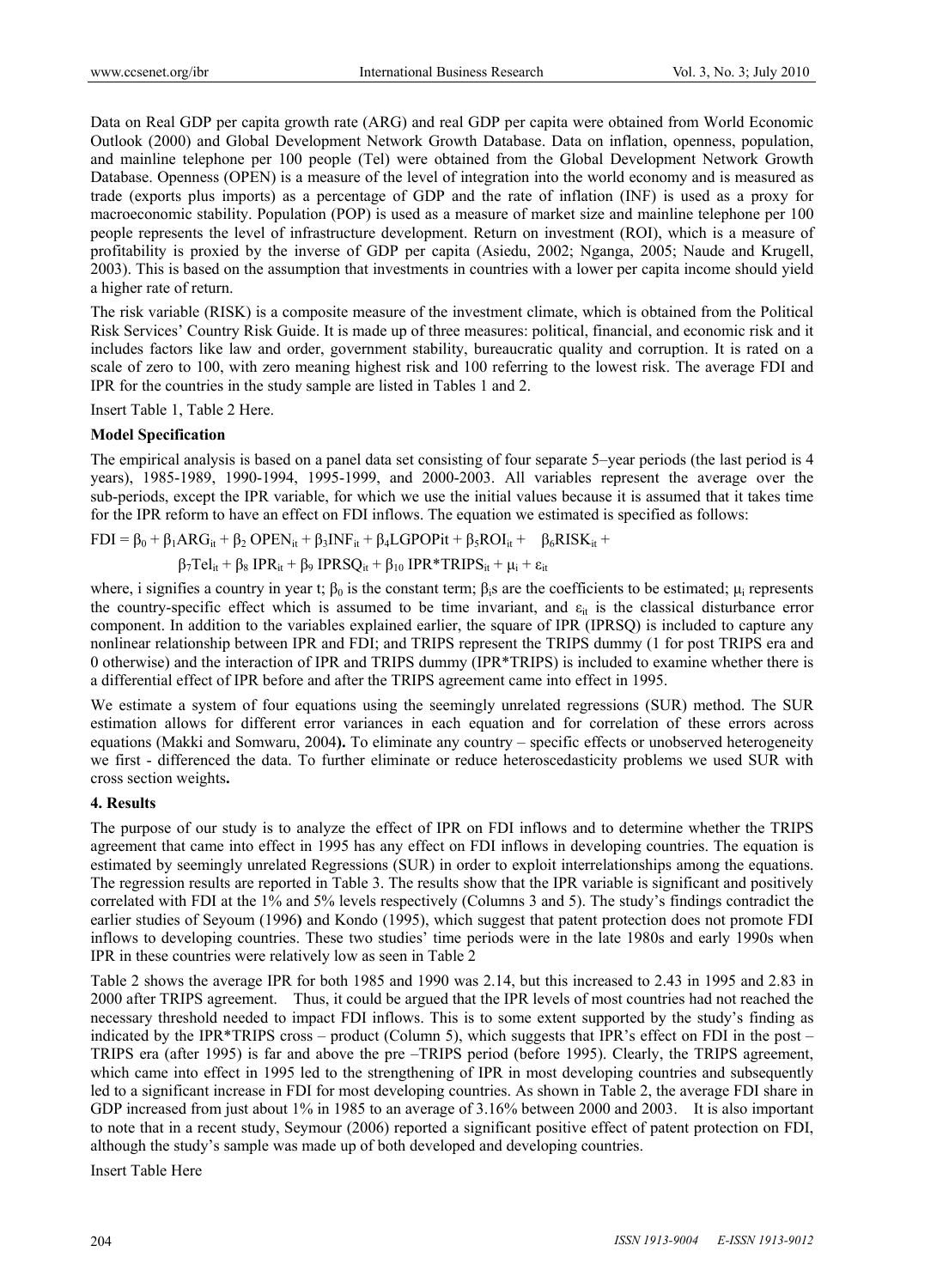Additionally, we tested for nonlinear effects of IPRs on FDI by including the power term of the patent protection variable (IPRSQ). The results show that both IPR and IPRSQ are positive but not significant and hence, unlike the Asid et al.'s (2004) study, we do not find support for a nonlinear relationship or diminishing returns of IPR on FDI for developing countries as a whole. It is important to note that the Asid et al.'s (2004) study examined the period between 1996 and 2000 and the sample was made up of both developed and developing countries, and thus, it can be argued that the presence of threshold effects could be sensitive to the type of countries included in the analysis.

Growth rate is positive and significantly correlated with FDI, which is consistent with the findings of Kobrin (2005) and Nunnenkamp (2002) that showed that the growth rate of an economy, which is an indication of the market growth and potential, is an important determinant of FDI. The degree of openness is positive and significantly correlated with FDI at the 5% and 1% level in various specifications of the model (Columns 1 through 5). The findings reported here support Chakrabarti (2001) and Morisett's (2000) argument that openness to trade has a greater likelihood to be correlated with FDI inflows than any other variable.

Both population and inflation are not significantly correlated with FDI. Return on investment is positive and significantly correlated with FDI. Obviously, strengthening IPR allows firms to be better able to appropriate a return on their technological investments and therefore they have greater incentive to promote local production in those markets. The risk variable, which is a measure of the investment climate, is positive and significantly related with FDI at the 1% level in all the model specifications, which implies that the investment climate is one of the most important determinants of FDI inflows. This finding is consistent with Nunnenkamp and Spatz's (2003) claim that country-specific conditions may be more important than IPR per se in attracting FDI, and it is also likely to influence the IPR–FDI relationship.

Telephone mainline per 100 people is negative but insignificantly correlated with FDI inflows. This could be due to the fact that the communications infrastructure of most developing countries has not reached the necessary threshold required to positively affect FDI inflows. For instance, the average mainline telephone for Sub–Saharan Africa (SSA), which makes about 40% of the study's sample, is only 1.5 per 100 people (World Development Report, 2004). Thus, Manhattan has more telephones than the whole of Africa (Kenny and Keremane, 2007). It is not surprising that SSA ranks higher than other developing countries in terms of their IPR, yet they receive the least FDI.

# **5. Policy Implications**

The study's results show that IPR and other social, economic, and institutional factors influence the inflow of FDI into developing countries. Also, the strengthening of IPR in most developing countries has resulted in an increase in FDI inflows. These results have important policy implications. First, developing countries are likely to benefit from the reform of their intellectual property system at the least in terms of increased FDI inflows. Nevertheless, the means by which IPR influences FDI is subtle and complex, and therefore strong IPR alone does not sufficiently generate the desired incentives for firms to invest in a foreign country. Obviously, if that were the case, most FDI inflows to developing countries would have gone to SSA. In contrast, China and other high growth, large market developing countries with weak IPR have received the bulk of FDI in recent years. Thus, from a policy perspective, IPR reform must be accompanied by proactive policies that encourage improvements in physical and institutional or governance infrastructure, and business climate to improve the chances of attracting more FDI (Dunning and Hamdani, 1997). This is especially important because MNEs are looking for locational advantages and are continuously examining how they can operate their production processes more efficiently (Dunning, 2002; UNCTAD, 1998, 2001).

Second, FDI should be seen as a means and not an end in itself. The way forward for most developing countries is not only to intensify their move toward a more efficient IPR regime, but also intensify their technological R  $\&$ D (Asid et al., 2004) to maximize their growth potential. Clearly, the bigger challenge is not just how to attract FDI, but more importantly, how to utilize it in generating the growth that is so much needed to reduce poverty. It must be noted that FDI's growth enhancing effect is possible only when it stimulates domestic capacity of the host country. Consequently, policymakers seeking to strengthen their IPR system must also emphasize FDI that generates externalities to the local economy.

Third, the review of the literature illustrates that where developing countries move to address weaknesses in their IPR system, they tend to experience enhanced access to technology through FDI and licensing (Park and Lippoldt, 2003, 2005). However, an important component of any program to attract high-quality FDI and promote technology transfer is the development of a competent indigenous technological capacity. As noted by Maskus (2000b), developing countries can benefit from IPR reform by developing policies to promote competitive markets, but eve more importantly, enhance their capacity to use IPR. Developing countries would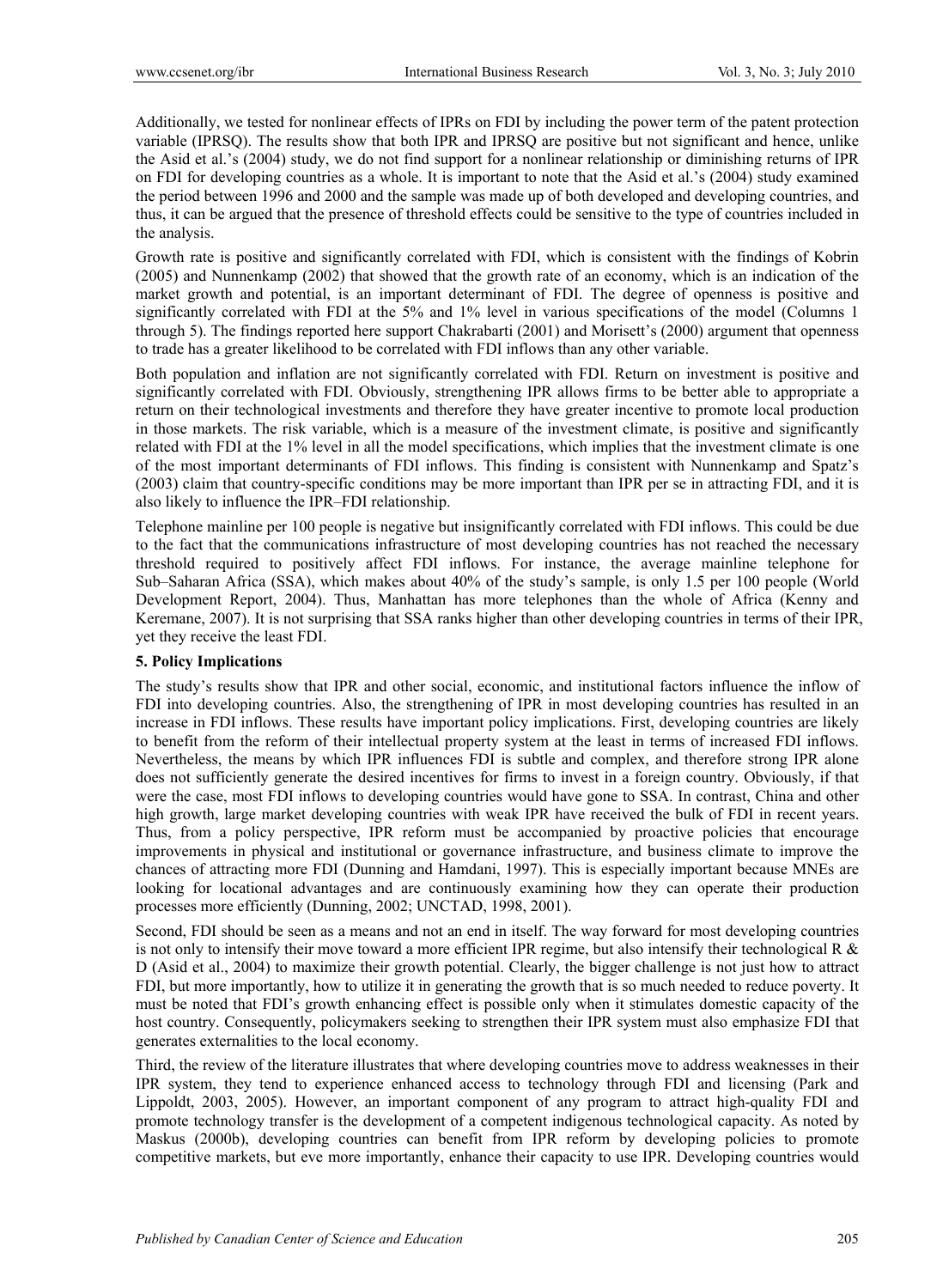therefore need to invest in education and training, which will help to enhance the absorptive capacity of domestic firms to utilize technology from the developed countries to improve their productivity.

In discussing the results of the study, it is worth mentioning a few of its limitations. First, the study examined the effect of IPR on the total volume of FDI and not its composition and hence the study's findings are limited to the extent that IPR has differential effects on sectoral composition of FDI. Second, both country-specific and regional factors influence the effect of IPRs on FDI, and therefore more regional and country–specific studies should be done to validate the findings of this study. As noted by Lesser (2002), determinate results of the effect of IPR on FDI may only be possible on a country – by – country basis. The inconsistency in most of the results reported also suggests that quantitative methods will need to be supplemented with qualitative methods to better understand how IPR affect FDI inflows.

The evidence of this study indicates that, at the least, developing countries benefited from strengthening their IPR through increased inflow of FDI. Consequently, while it is true that lower IPR in the context of developing countries facilitate imitation of foreign technologies, developing countries can also strengthen their IPR in order to increase FDI and technology transfer to facilitate the innovative capabilities of its citizens and domestic firms. As the study's results show, owners of technology of intellectual property rights place the issue of intellectual property protection high on their list of factors that would influence their decision as to where to invest. It can therefore be argued that if developing countries establish strong IPR regimes supported by measures aimed at improving the investment climate, communications infrastructure, and human resources capacity, they are likely to benefit from an increased flow of the right type of FDI essential for stimulating economic growth.

#### **References**

Asid, R. Yusof, Y. S. and Saiman, S. (2004). Impact of intellectual property protection, domestic market condition and R & D expenditure on foreign direct investment Inflow. *Preliminary Evidence in Elected Cross-Countries Data*. Munich Personal RePEc Archive Paper No. 1008.

Asiedu, Elizabeth. (2002). "On the determinants of foreign direct investment to developing countries: Is Africa different? *World Development,* 30(1): 107–119.

Braga, P. A. and Fink, C. (1998), "The relationship between intellectual property rights and foreign direct investment", *Duke Journal of Comparative and International Law*, 19, pp.163-187.

Chakrabarti, A. (2001). "The determinants of foreign direct investment. *Kyklos,* 54, 89–114.

Commission on Intellectual Property Rights (2002). *Integrating intellectual property rights and development policy.* London.

Dunning, J. (1993). *Multinational Enterprises and the Global Economy,* Wokingham: Addison –Wesley.

Dunning, John H. (2002). *Determinants of foreign direct investment: Globalization induced changes and the role of FDI policies.* Background paper for the Annual Bank Conference on Development Economics, Oslo.

Dunning, John H. and Hamdani, Khalil A. (Eds.). (1997). *The new globalism and developing countries.* New York: United Nations University Press.

Dunning, John H. (1981). *International production and the multinational enterprise*. London: Allen and Unwin.

Falvey, R., Foster, N. and Greenaway, D. (2006). "Intellectual Property Rights and Economic Growth," *Review of Development Economics,* 10(4): 700-719.

Ginarte, J. C. and Park, W. (1997). "Determinants of Patent Rights: A cross – national study", Research Policy, 26, pp. 283-301.

Global Development Finance. (2005). *Financial flows to developing countries: Recent trends and near-term prospects.* Washington, DC: World Bank.

Global Development Network Growth Database. http://www.nyu.edu. Accessed on 04/01/2007.

Kalande, Christopher M. (2002). "Intellectual property, foreign direct investment and the least –developed countries", *Journal of World Intellectual Property,* 5, 1, pp.11-128.

Kenny, C. and Keremane, R. (2007). "Toward universal telephone access. Market progress and progress beyond the market*. Telecommunications Policy*, 31, pp. 155-163

Kobrin, S. (2005). "The determinants of liberalization of FDI policy in developing countries: A cross-sectional analysis, 1991–2001", *Transnational Corporations,* 14, 1, pp. 67–103.

Kondo, E. (1995). "The Effect of Patent Protection on foreign direct investment", *Journal of World Trade*, 29, 6, pp.97-122.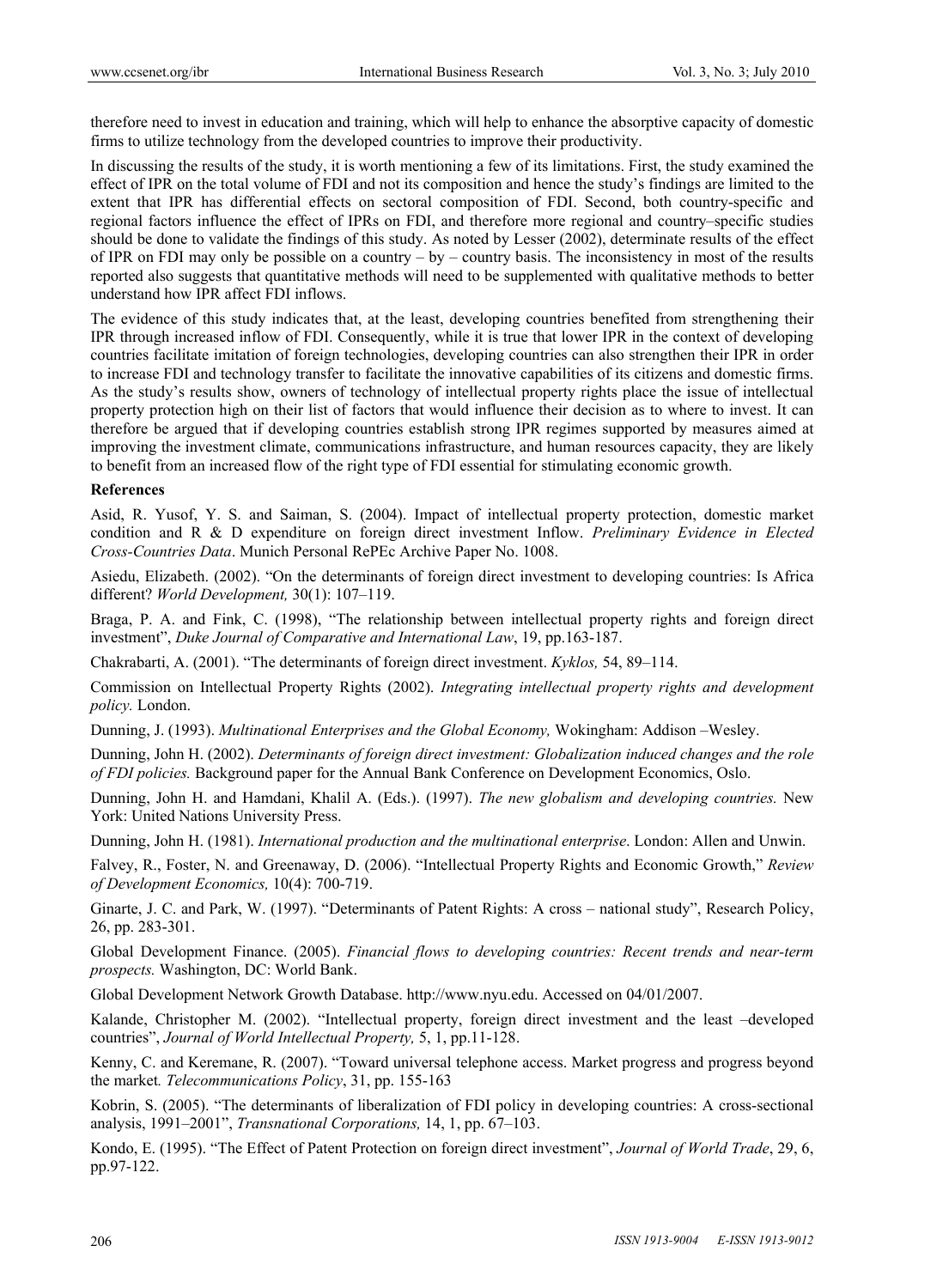Lee, J and Mansfield, E. (1996). "Intellectual property protection and US foreign direct Investment", Review of Economics and Statistics, 78, pp. 181-186.

Leger, A. (2006). "Intellectual Property Rights and Innovation in developing Countries: Evidence from Panel Data", Proceedings of the German Development Economics Conference, Berlin.

Lesser, W. (2002). "The Effects of intellectual property rights on foreign direct investment and imports in developing countries", *IP Strategy Today* No. 4, pp. 1-16.

Lippoldt, D. (2006). Intellectual property rights, pharmaceuticals and foreign direct investment. Group d'Economie Mondale de Sciences Po. Policy Brief 2006. Paris.

Makki, S. and Somwaru, A. (2004). "Impact of foreign direct investment and trade on economic growth: evidence from developing countries," *American Journal of Agricultural Economics*, 86(3), pp. 795–801.

Mansfield, E. (1994). *Intellectual property protection, foreign direct investment, and Technology Transfer.* World Bank and International Finance Corporation, Washington, DC.

Maskus, E. K. (1998). "The Role of intellectual property rights in encouraging foreign direct investment and technology transfer", *Duke Journal of International Law*, 9, pp. 109 – 161.

Maskus, Keith. E (2000a). *Intellectual* property rights *in the global economy*. Washington, DC: Institute of International Economics.

Maskus, K. E. (2000b). *Intellectual property rights and foreign direct investmen*t. CIES Policy Discussion Paper 0022.

Morisett, Jacques. (2000). *Foreign direct investment in Africa. Policies also matter* World Bank Policy Research Working Paper 2481. Washington, DC: World Bank.

Naude, W. A. and Krugell, W.F. (2003). Investigating the determinants of foreign direct investment in Africa using panel data. NEPAD Council's International Trade and Investment Conference on Promoting Inter – and Intra – Regional Trade in Africa, 25-27 May, East London,- South Africa.

Nganga, P. K. (2005). Determinants and Effects of Foreign Direct Investment in Developing Nations: A Theoretical and Empirical Analysis. PhD Dissertation, Southern Illinois University, Carbondale.

Nicholson, M. W. (2002). Intellectual property rights and international technology transfer. The impact of industry characteristics. US Federal Trade Commission Manuscript.

Nicholson, M. W. (2007). "The impact of industry characteristics and IPR policy on foreign direct investment", *Review of World Economics*, 43(1), pp. 27-54.

Nunnenkamp, Peter. (2002). *Determinants of FDI in developing countries: Has globalization changed the rules of the game?* (Working paper 1122). Kiel, Germany: Kiel Institute for the World Economy.

Nunnenkamp, P. and Spatz, J. (2003). *Intellectual property rights and foreign direct investment: The role of industry and host country characteristics*. Kiel Institute for World Economics Working Paper No. 1167.

Park, G. W. and Lippoldt, D. (2003). The impact of trade-related intellectual property rights on trade and foreign direct investment in developing countries. Working Party of the Trade Committee, OECD TD/TC/WP (2002).

Park, G. W. and Lippoldt, D. (2005). "International Licensing and Strengthening of Intellectual Property Rights in Developing Countries During the 1990s", OECD Economic Studies, 40, pp. 7 – 42.

Political Risk Services Group. (2006). *International Country Risk Guide*. East Syracuse, New York.

Seyoum, B. (1996). "The impact of intellectual property rights on foreign direct investment", *Columbia Journal of World Business*, 31, 1, pp.50-59.

Seyoum, B. (2006). "Patent protection and foreign direct investment. *Thunderbird International Business Review*, 48(3), pp. 389-404.

Smarzynska, B. J. (2004). "The composition of foreign direct investment and protection of intellectual property rights: evidence from transition economies", *European Economic Review*, 48, pp. 39-62.

Smith, P. M. (2001). "How do patent rights affect U.S exports, affiliates, sales, and licenses? *Journal of International Economics*, 55, pp. 411-439.

United Nations Conference on Trade and Development. (1998). *World investment report, 1998: Trends and determinants.* New York: United Nations.

United Nations Conference on Trade and Development. (2001). International Arrangements for Transfer of Technology. Outcome of the expert meting. New York: United Nations.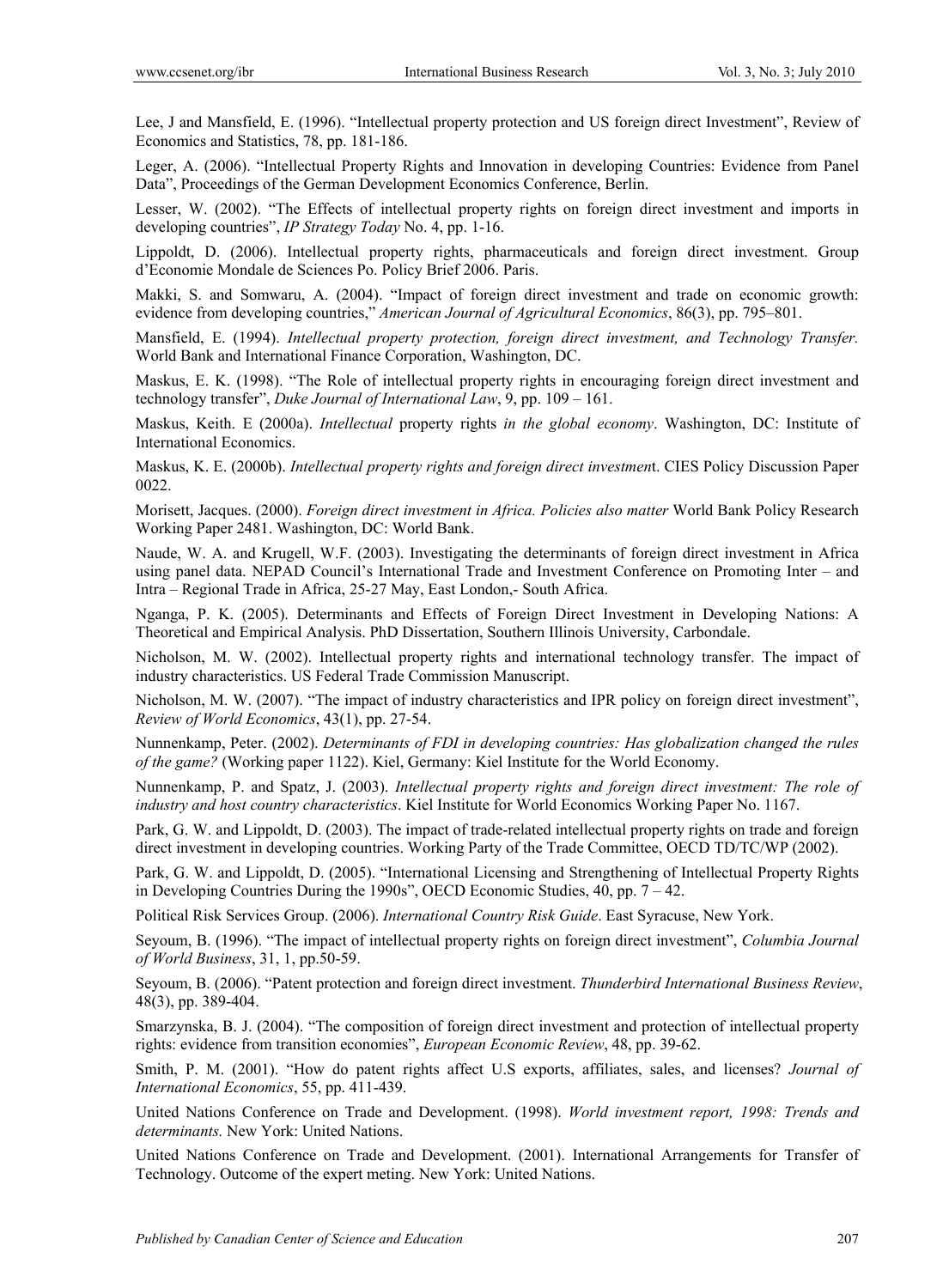United Nations Conference on Trade and Development. (2005). *World investment Report 2005: Transnational corporations and the internationalization of R & D.* New York United Nations.

United Nations Conference on Trade and Development. (2006). *World Investment Report 2006*: *FDI from Developing and Transition Ec*onomies: *Implications for Development*. New York: United Nations.

United Nations Conference on Trade and Development (UNCTYAD). (2003). Investment Policy Review: Botswana. New York: United Nations.

World Economic Outlook (WEO) Database September 2000. http://www.imf.org Accessed on 04/04/2006.

World Development Report. (2004). *World Development Indicators.* Washington, DC: World BankWorld Bank (2006), *World Development Indicators.* Washington, DC: World Bank.

Table 1. Average FDI and Patent Protection Index (1985-2003).

| Country             | <b>IPR</b> | <b>FDI</b> | Country          | <b>IPR</b> | <b>FDI</b> |
|---------------------|------------|------------|------------------|------------|------------|
| Algeria             | 3.42       | 0.54       | Liberia          | 2.98       | 2.52       |
| Angola              | 0.86       | 8.90       | Madagascar       | 0.63       | 2.07       |
| Argentina           | 2.60       | 1.88       | Malawi           | 0.59       | 3.32       |
| Bangladesh          | 2.28       | 0.13       | Malaysia         | 4.15       | 3.02       |
| Benin               | 2.86       | 1.77       | Mali             | 1.69       | 2.74       |
| Bolivia             | 2.17       | 4.49       | Mauritania       | 3.18       | 2.74       |
| Botswana            | 1.99       | 1.69       | Mauritius        | 1.11       | 3.01       |
| <b>Brazil</b>       | 2.18       | 1.88       | Mexico           | 2.11       | 2.19       |
| Burkina F           | 2.40       | 0.28       | Morocco          | 1.96       | 2.50       |
| Burundi             | 2.94       | 0.16       | Mozambique       | 3.19       | 0.00       |
| Cameroon            | 2.65       | 0.48       | Nepal            | 0.07       | 2.69       |
| Central African Rep | 2.65       | 0.25       | Nicaragua        | 2.15       | 1.09       |
| Chad                | 2.80       | 8.67       | Niger            | 0.52       | 2.57       |
| Chile               | 2.82       | 4.56       | Nigeria          | 3.36       | 3.13       |
| Colombia            | 1.98       | 2.13       | Pakistan         | 11.95      | 1.99       |
| Congo               | 2.69       | 4.43       | panama           | 2.68       | 2.88       |
| Congo DR            | 2.86       | 0.48       | Papua New Guinea | 3.31       | 0.00       |
| Costa Rica          | 1.79       | 2.83       | Paraguay         | 1.20       | 2.30       |
| Cote d'Ivoire       | 2.69       | 1.31       | Peru             | 2.18       | 1.87       |
| Dom Rep             | 2.61       | 2.76       | Philippines      | 1.56       | 2.67       |
| Ecuador             | 2.11       | 2.95       | Rwanda           | 0.37       | 2.89       |
| Egypt               | 2.11       | 1.58       | Senegal          | 0.97       | 2.74       |
| El Salvador         | 2.73       | 1.20       | Sierra Leone     | $-0.55$    | 2.64       |
| Ethiopia            | 0.25       | 0.82       | South Africa     | 0.76       | 3.69       |
| Fiji                | 2.10       | 2.17       | Sri Lanka        | 1.03       | 3.24       |
| Gabon               | $-0.32$    | 2.81       | Sudan            | 1.44       | 3.52       |
| Ghana               | 1.38       | 3.02       | Swaziland        | 5.72       | 2.52       |
| Grenada             | 8.07       | 1.91       | Syria            | 2.36       | 2.58       |
| Guatemala           | 1.20       | 1.20       | Tanzania         | 1.69       | 2.90       |
| Guyana              | 7.71       | 1.54       | Thailand         | 2.10       | 1.88       |
| Haiti               | 0.19       | 3.23       | Togo             | 1.61       | 2.57       |
| Honduras            | 2.01       | 2.05       | Tunisia          | 2.13       | 1.99       |
| India               | 0.38       | 1.70       | Uganda           | 1.55       | 2.74       |
| Indonesia           | 0.25       | 1.04       | Uruguay          | 0.79       | 2.55       |
| Iran                | 0.06       | 2.17       | Venezuela        | 2.05       | 2.13       |
| Jamaica             | 3.55       | 2.72       | Zambia           | 3.45       | 3.52       |
| Jordan              | 1.60       | 2.22       | Zimbabwe         | 0.98       | 2.99       |
| Kenya               | 0.37       | 2.64       |                  |            |            |